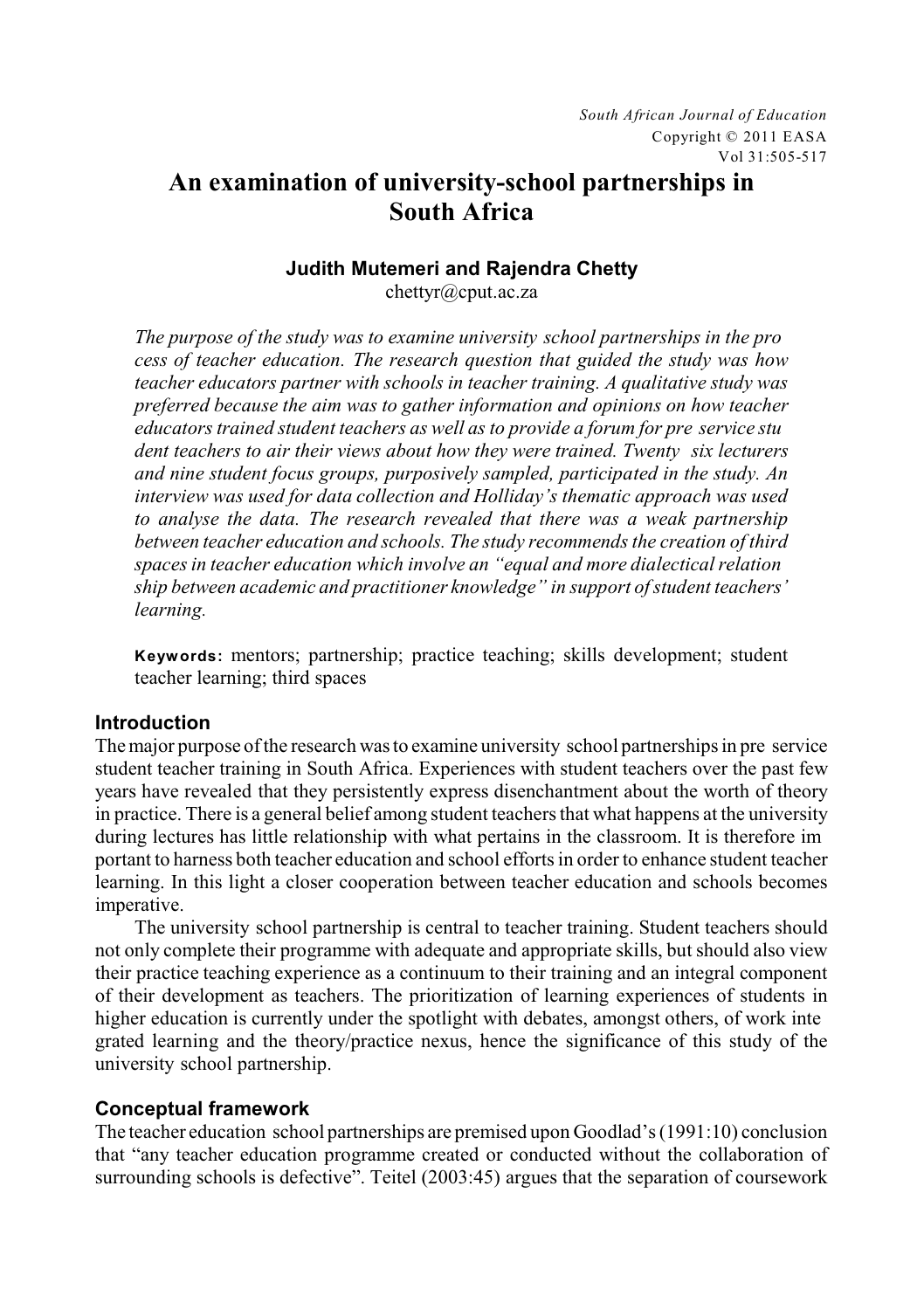and practice creates problems in transfer and in implementation within schools and this may result in under preparedness of the newly qualified teacher. The European Commission (EC) (2007:1) suggests that "in the growing complexity of society and the demands on the edu cational system, schools should play an active and central role in developing teaching methods, improving the quality of teaching, and extending knowledge about teaching and learning" in teacher education. The EC argues that the relationship between teacher education institutions (TEIs) and schools has often been one sided, in which the school is the passive recipient of trainee teachers and in which most power lies with the TEIs. The foregoing correlates with Zeichner's (2010:90) argument that under the traditional view of practice teaching, schools are expected mainly to provide a place for education students to practice teaching and they are usually not provided with the kind of preparation and support they would need to implement a more active and educative concept of mentoring. The danger of this view is that it reinforces the dichotomy between the school and the university instead of an integrative approach to teacher training where the school is viewed as an essential contributor to the programme.

Coble and Williams (1998) posit five guiding principles for an effective teacher educa tion school partnership:

- Increased time for pre service teachers to experience earlier, longer, and more intensive field based placements in the schools, connected to method classes and mentors at the school sites:
- Jointly crafted professional development programmes for student teachers;
- Increased communication between public schools and higher education for the purpose of sharing and disseminating good practices;
- Generation and application of research and new knowledge about teaching and learning; and
- Joint involvement of university and school personnel in curriculum planning and pro gramme development.

According to Coble and Williams (1998:2) there is a wide range of existing relationships between universities and schools, from simple episodic transactions to complex on going partnerships. Cortada (1995:3) argues that what distinguishes between these polarities is the value added to university school relationships as they grow from transactions to partnerships. Henderson (1990:4) provides a conceptual framework for understanding the structure of what is meant by the term 'partnership', what characterizes successful partnerships, and some of the general benefits derived from developing strategic partnerships. There are two dimensions of partnership style relationships described by Henderson (1990); they are partnership in context and partnership in action.

Partnership in context is the degree to which the university and schools believe that the partnership will be sustained over time. The key indicators are longevity, stability, and inter dependence between the partners. There are three domains that help define the context of a successful strategic partnership, namely, a) mutual benefits; if a partnership succeeds, it will be because both parties have something to gain, b) commitment; partnerships require a long range view as well as a willingness, over time, to relinquish some organizational controls in favour of operationalized shared governance, and c) predisposition; developing strategic partnerships as a means to achieve improvement in teacher preparation and development is a significant departure from past practice (Henderson, 1990).

Partnership in action is the ability of the partners to influence policies, processes, and programmes that affect the operational performance of the partnership. The key indicator is the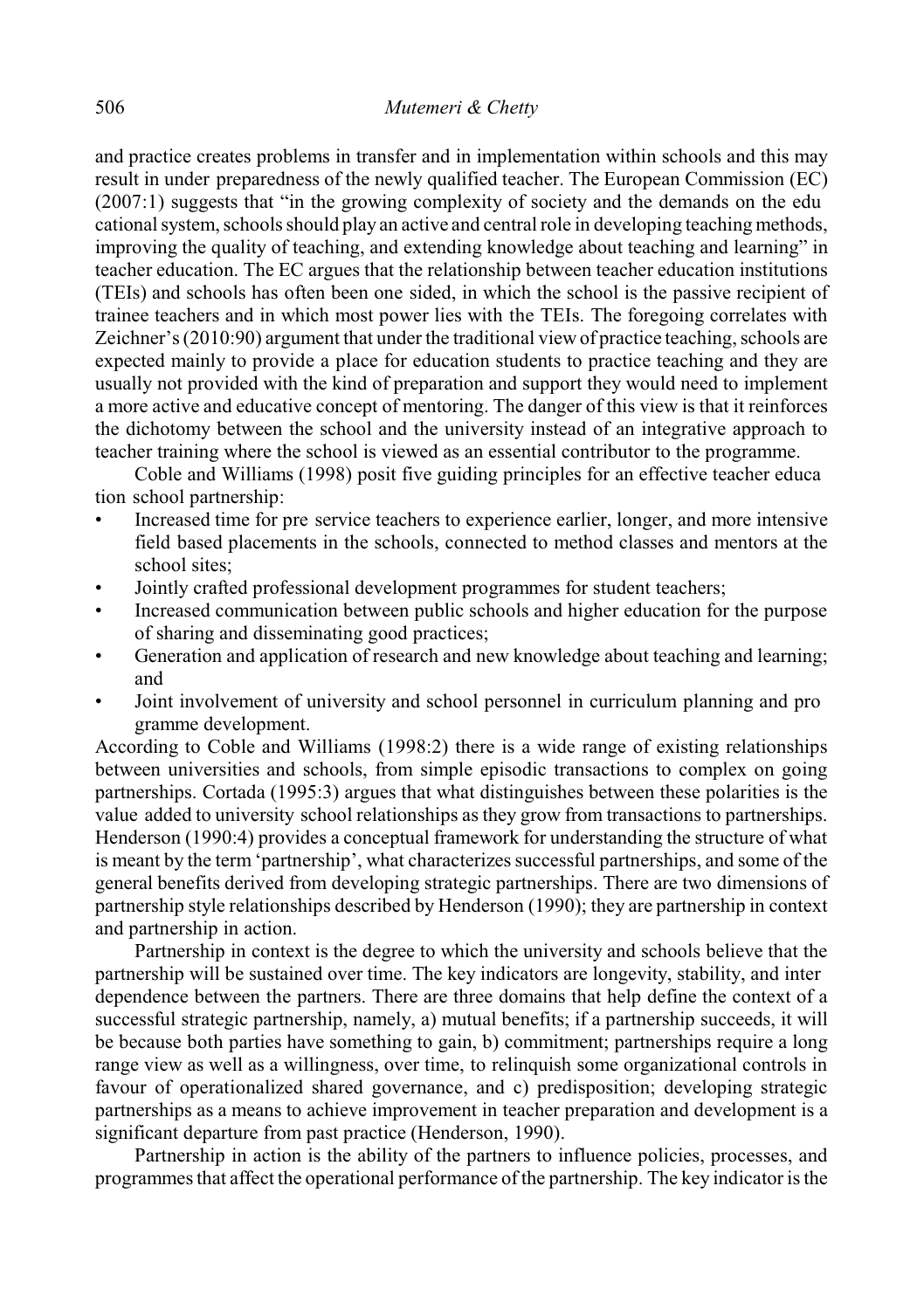ability to affect the day to day working relationship of the partners. Henderson (1990) asserts that there are three major principles that help define successful partnerships. The first principle is shared knowledge. Partnerships ultimately survive on a deep foundation of shared knowledge between partner organizations. University school partners must understand the environment and culture that affect how the other works if they are to support and influence each other in critical areas. The second principle is dependency. In every partnership there are distinctive competencies and resources, so that if the partnership fails, each member of the partnership loses. Successful university school partnerships learn how to manage an environment where each holds critical cards tied to the other's success. The third principle is an organizational linkage. Successful partnerships are characterized by formal and informal linkages at all levels in the organization.

The EC (2007) has suggested aims of partnerships between teacher education institutions and schools. While the aims and efforts of partnerships could vary depending on circumstances and the context of institutions, the EC has proposed three elements that are crucial, namely, a) improving methods for teaching and learning; b) raising the quality of teachers; and c) deve loping knowledge about teaching and learning through research. For sustained relationships both parties should benefit from the outcomes of partnerships. The EC (2007:5) has postulated benefits for the school, teacher education and for the students. The benefits for the school are:

- Involvement in the initial education of new teachers:
- In service development of staff within the school;
- Increased capacity for innovation and knowledge development through support from teacher educators and through student teachers' development and research activities; and
- The feedback of the outcomes of educational research into the reality of the schools.

The benefits for teacher education include:

- Opportunities to relate the curriculum of teacher education more closely to the complex reality within the school;
- The provision of a realistic learning environment for student teachers: and
- Opportunities for realistic and relevant research questions and assignments for student teachers.

The benefits for student teachers are:

- An involvement in the reality of the schools. This would help to reduce the practice shock sometimes experienced by students when they go out for practice teaching;
- A more realistic view of the profession and the demands that it places on teachers; and
- An involvement in a wider variety of activities, better reflecting the breadth of the pro fession.

Coble and Williams (1998) are of the view that although partnerships between schools and teacher education need to be addressed at policy level, partnerships are not an aim in them selves; they are a means to improve the quality of teacher education and to support innovation within schools and school development.

Teitel (2003:3) suggests the concept of professional development schools (PDS) as a special case of teacher education school collaboration in which the experience in partnership formation provides rich backgrounds for the efforts to 'grow' PDSs. PDSs can be seen as places in which to resolve the tension between schools and universities. They are creative ways to bridge the gap and avoid the theory practice dichotomy (Stoddard, 1993:43). For teacher education, PDSs provide an opportunity to create a venue for literal praxis, the development of teaching skill and practice in context. PDSs provide an opportunity to bridge the gap be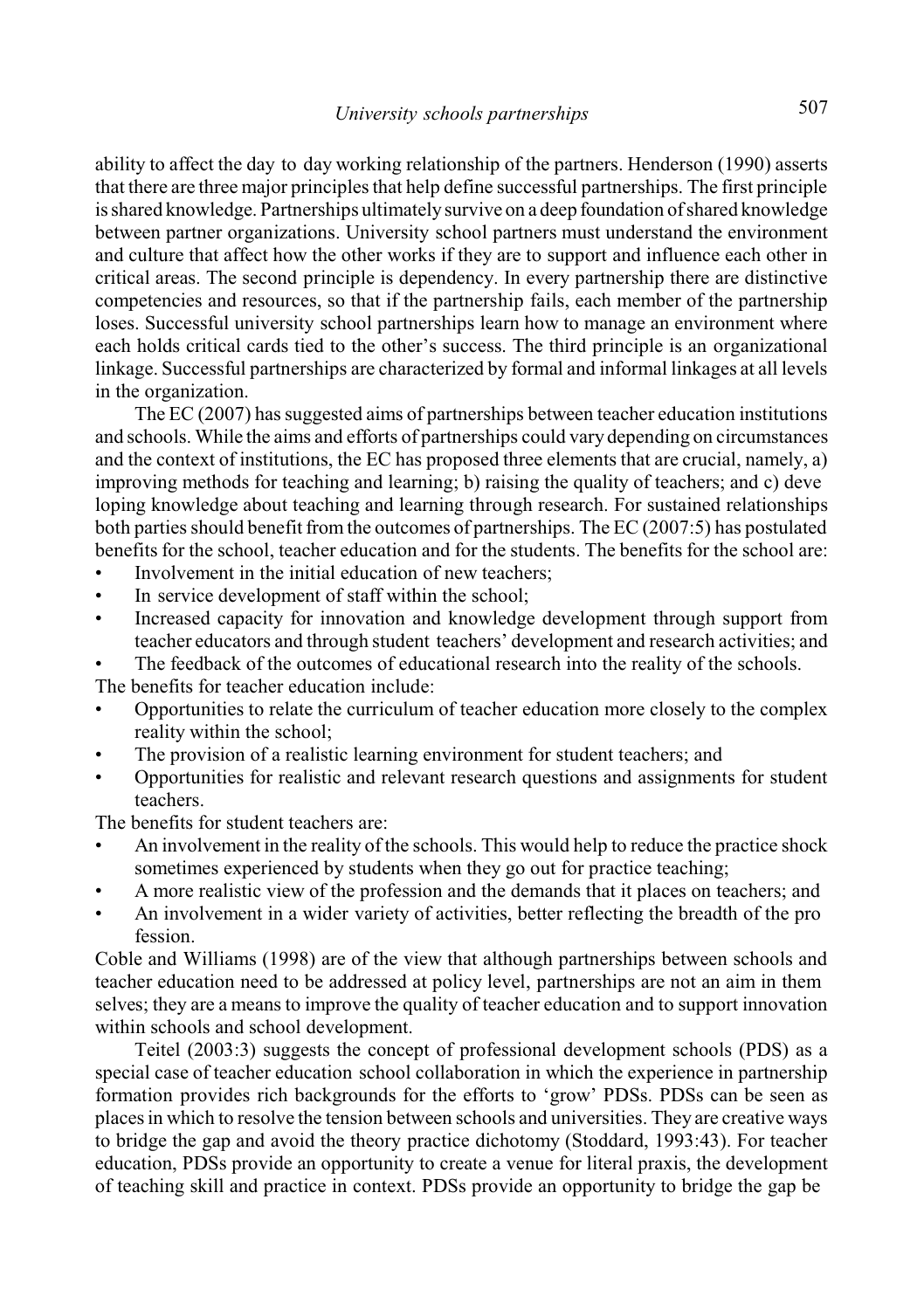tween the abstract and the authentic in the preparation and development of student teachers (Teitel, 2003).

Zeichner (2010) argues for the rejection of binaries such as practitioner and academic knowledge; and theory and practice, arguing instead for the creation of new hybrid spaces for integrating what are seen as competing discourses, in new ways where an either/or perspective is transformed into both/also point of view. In other words, a third space is concerned with the creation of hybrid spaces in teacher education programmes that bring together school mentors and teacher educators and academic knowledge in new ways to enhance student learning. Con trary to the traditional disconnection between teacher education and schools and to the valo risation of academic knowledge as the authoritative source of knowledge for learning about teaching in traditional university models of teacher education, third spaces bring mentors and academic knowledge in less hierarchical ways to create new learning opportunities for student teachers. Creating third spaces in teacher education involves an equal and more dialectical relationship between academic and practitioner knowledge in support of student learning. Gorodetsky and Barak (2008) are of the view that third spaces in school university partnerships in teacher education encourage a more egalitarian status for participants than conventional school university partnerships. Examples of hybrid spaces that could be created in teacher education include, a) bringing mentors and their knowledge into campus courses and field experiences; b) incorporating representations of teachers' practices in campus courses; and c) mediated instruction and field experiences where method courses could be school based.

### **Methodology**

A post modern qualitative research design was used. Phenomenology was chosen as a research strategy since it focuses "on the ways that the life world; the world every individual takes for granted is experienced by its members" (Holliday, 2007:16). It also offered a descriptive, reflective, interpretive and engaging mode of inquiry from which the fundamental nature of the relationship between teacher education and schools could be elicited from respondents. The major aim was to examine and describe the partnership between teacher education and schools from respondents within their natural context. That is, a "seeing through the eyes of the res pondents" (Nieuwenhuis, 2007:51) so that the partnership between teacher education and schools could be described in terms of the meanings that they have for the respondents.

The research sites included the largest provider of teacher education in four provinces Gauteng, KwaZulu Natal, the Eastern Cape, and the Western Cape. Purposive sampling was conducted to adequately capture the heterogeneity of institutions especially after the restruc turing in higher education. As a result the major variable of size and different configurations in the higher education scenario post 1994 were taken into account. The aim was to ensure that the conclusions adequately represented the range of variation.

Purposive sampling was used to select both student teachers and lecturers. Respondents were selected on the basis of some defining characteristic that made them holders of the data needed for the study. The main criterion for inclusion was the level of study of the teacher education students. The sample comprised of BEd 4th year pre service student teachers and the lecturers in the 4th year programme. The major reason was that BEd final year students had experienced three years of teacher training and it was assumed that they were in a better position to give informed comments on how the partnership between teacher education and schools (where they did their practice teaching) impacted on their learning. On the other hand it was also assumed that lecturers of BEd level four students had the knowledge and experience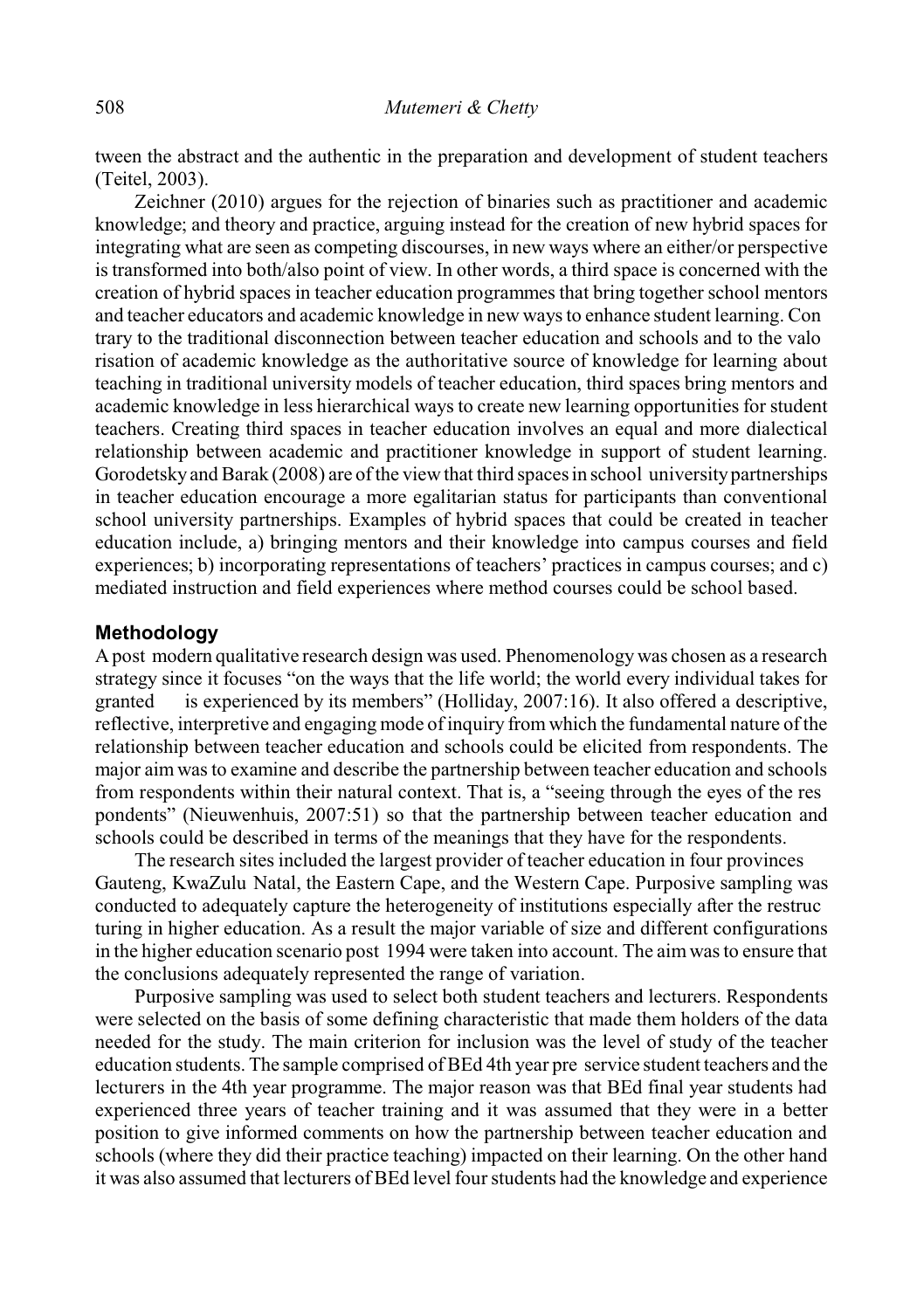pertaining to the collaboration between teacher education and schools. Sampling decisions were therefore made for the explicit purpose of obtaining the richest possible source of infor mation to answer the research question. Twenty six lecturers and nine focus groups with a total of 61 final year undergraduate student teachers participated in the study.

The principal means of data collection was the interview. Interviews were preferred as a tool for data collection because they allowed the researchers to tap into the experiences of teacher educators and student teachers. Interviews provided rich data that gave "solid material for building a significant analysis as participants' views, feelings, intentions, actions as well as the context were revealed" (Charmaz, 2006:65). Questions were tailored to fit the respon dents' knowledge, degree of involvement and status as illustrated in the interview matrices, Table 1.

| Focus                                | Lecturer questions                                                         | Student questions                                                                      |
|--------------------------------------|----------------------------------------------------------------------------|----------------------------------------------------------------------------------------|
| Organization of practice<br>teaching | How do you organize student<br>placement in schools?                       | How do you assess your<br>placement for practice<br>teaching?                          |
| University-school partnership        | How do you collaborate with<br>the schools to enhance student<br>learning? | How does the university link<br>with the schools in order to<br>enhance your learning? |

**Table 1.** Interview matrices

Face to face interviews were conducted with lecturers and it provided an opportunity to voice their personal opinions about how they trained student teachers. The foci of the interview were organization of practice teaching, mentoring and student teacher supervision. Focus group interviews (with an average of six per group) were carried out with student teachers. The focus group interview was based on the assumption that group interaction would be productive in widening and diversifying the range of responses, activating forgotten details of experience and releasing inhibitions that could otherwise have discouraged respondents from disclosing information (Niewenhuis, 2007:90). In the focus groups, student teachers were able to build on each others' ideas and comments to provide an in depth view of data. The foci of the stu dent interviews were practice teaching organization, mentoring and practice teaching super vision.

The validity of interview question items was ensured through a pilot study that was carried out with both lecturers and student teachers who were not part of the sample. The exercise was important as it provided feedback on whether the interview questions "sounded right" and also if they were understandable (Brace, 2004:164). Validity was considered to be a relative term that referred to credibility of explanation, interpretation and conclusions made (Maxwell, 2005). Maxwell's (2002) realist approach to validity was used as a guide in monitoring issues of validity. In addition to providing an accurate record of what respondents expressed, the digital recordings were a proof that determined if the respondents made particular statements during the interview. To overcome descriptive validity threats like omission, we used observer comments to note non verbal cues and as a result captured whole meaning of interview in formation. Interpretive validity was gained through seeking to understand information from the respondents' perspective in their contexts. An effort was made to maintain the interpretations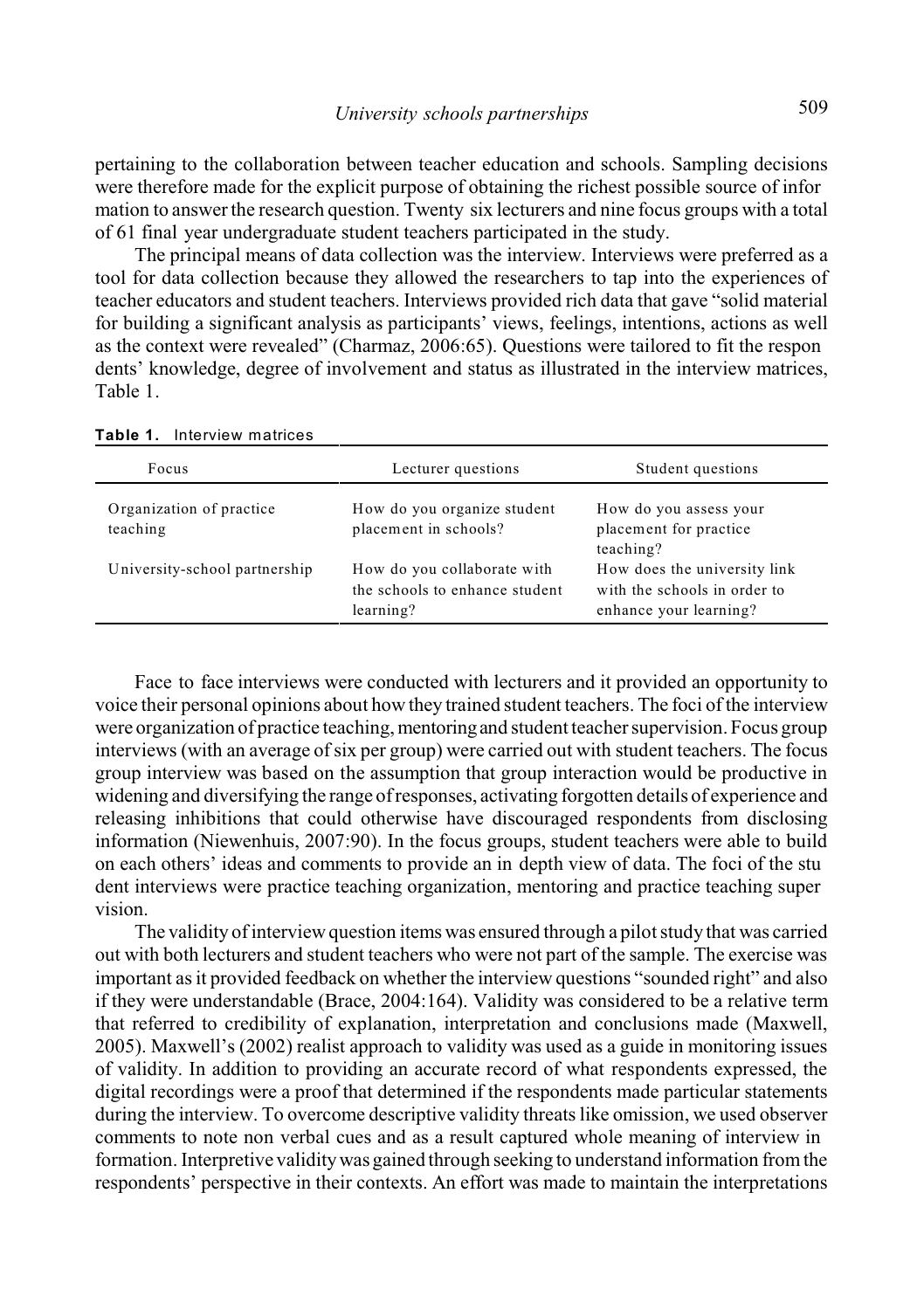'experience near' (Maxwell, 2002), i.e. based on the immediate concepts employed by inter viewees through employing two verification techniques. Through respondent validation, i.e. member checks, we solicited feedback about collected data in order to verify the accuracy of interpretations and conclusions from participants. Dialoguing the knowledge is what Henning (2004:149) calls communication as validity, i.e. checking whether respondents agreed with the researcher data. We also sounded our understanding of transcribed interviews with respondents to verify whether our interpretation of what they had shared with us was accurate.

We relied on Holliday's (2007) thematic analysis as a means of organizing data. Holliday (2007:93) argues that "taking a purely thematic approach, in which data is taken holistically and rearranged under themes which emerge as running through its totality, is the classic way to maintain the principle of emergence".

Hofstee (2006:112) contends that all methods have limitations. In qualitative inquiry, the issue of bias and generalizability are often questioned, especially the argument that personal experiences, beliefs and value laden narratives are subjective. However within the postmodern qualitative research framework, subjectivity is strength because truth is relative. To that extent "no story can have more credibility than any other, all stories are equally valid being so validated by the community that lives by them" (All About Philosophy Series, 2009). The sample was limited. However, we echo Zientek's (2007:962) assertion that "such samples can yield some insights when sample characteristics reasonably well match those of a targeted population".

All four institutions that formed the sample granted approval for the research project.

## **Results**

In data presentation themes are used, namely, a) organization of practice teaching, b) men toring, and c) student teacher supervision. In presenting data we were mindful, however, of an ethical issue about guarding against misrepresenting, distorting or deleting findings which have been provided in good faith by respondents. Arguing along the same lines, Cohen, Manion, and Morrison (2008:462) are of the opinion that some "researchers feel that it is important to keep the flavour of the original data, so they report direct phrases and sentences, not only because they are often more illuminative and direct than the researcher's own words, but also because they feel that it is important to be faithful to the exact words used". In the same manner, in presenting data, an effort was made not to distort respondents' meanings by retaining and quoting actual spoken words. This is further coupled by the fact that the post modern quali tative paradigm celebrates multiple interpretations.

# **Data from lecturers**

## Organization of practice teaching

In all four institutions, student teachers go out for about six weeks in a year and 24 weeks in four years for practice teaching. Responding to adequacy of time allocated for practice teaching, the data reflect a divide among lecturer responses there was an equal balance of opinion that time allocated was adequate and that practice teaching time was inadequate. For instance, the respondents voiced the sentiment that they did not,

*believe it's adequate … we are not doing students any good. Students should be spending a semester or a full year. They need to experience what teaching is students go out there it's like play teaching*.

The observation was that "*if the teaching practice is only to develop teaching skills then it's*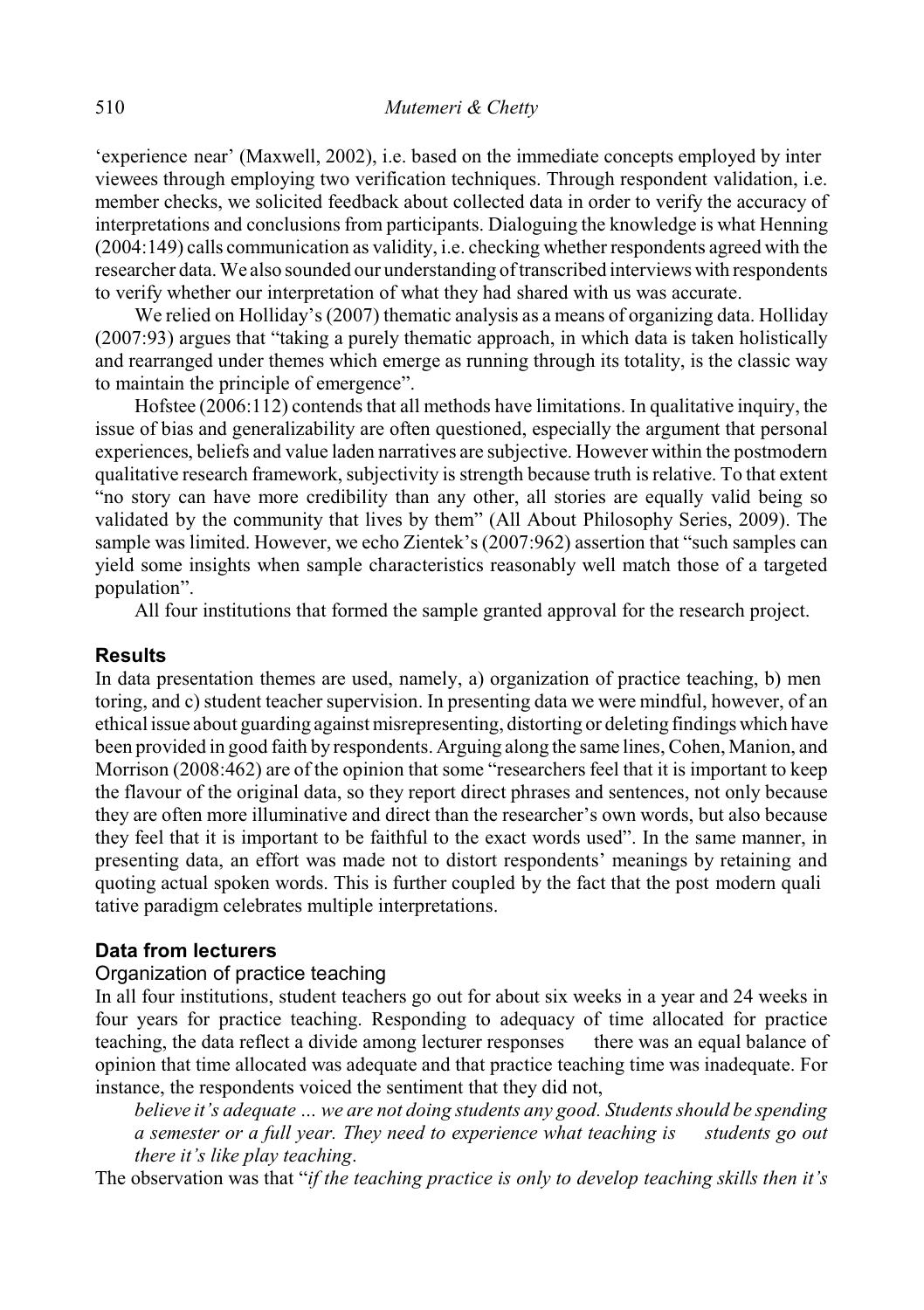*not enough*". As a follow up, lecturers were asked whether practice teaching served its intended purpose; to which the majority did not think so. The sentiment expressed was that it depended "*on the school they are in and who is mentoring them and it depends on how the school is running and the degree of freedom they are given to develop themselves*".

## Teaching practice supervision

Responding to the question about how supervision was organized and implemented, the argument advanced by 40% of lecturers was that it is inadequate:

*We arrange to see them two times per session and once the two times is over we don't go back. So I don't think that we are really serious about it, maybe we need to rethink about how student teaching practice can be done*.

About 80% of the lecturers expressed the sentiment that student teachers should have someone knowledgeable on the spot, i.e. during practice teaching. Data reveal that, however, there were challenges in certain schools because as argued by lecturers,

*Some of the schools are so dysfunctional that there is hardly any supervision if you just leave them in the school and expect the school members of staff to do it. Their standards are very different to yours even if you have workshops it's still very different*,

that is, university standards and school standards remain incompatible.

## **Mentoring**

Commenting about the support student teachers get from subject or Grade teachers, 75% of the respondents were concerned about the capacity of mentor teachers: "*you see the mentor tea chers don't have any training of what we expect from teachers in mentoring our students* …" Examples of sentiments expressed were: "*most of the schools still emphasize rote learning rather than learning and understanding* ..."; "*And so if our students go out to schools teachers tell them no, no, no there is no time for all that nice stuff ... teach them what they have to know and get on with the job*".

Responding to how the situation could be resolved, the need to train mentor teachers was emphasized especially with the observation that in some cases schools award teachers "*strange*" and "*unrealistic*" marks, "*even in the range of 90%*". The belief was, "*So there is a lot of work that needs to go into that in terms of mentorship training*".

#### University-school partnerships

Responding to the question on how universities collaborated with schools, 60% of the lecturers were of the opinion that there is a lot that needs to be done in this regard. Comments expressed included: "*We don't liaise with mentor teachers from our side at this university, we don't. What happens is that we send students into the schools with the knowledge that the teacher will know what to do*". It was believed that it is important to have "*structures in place for students to meet with mentors and things like that*".

Half of the sample of lecturers felt that despite workshops and seminars and other incen tives given to mentors, no positive changes seemed to have been realized in the quality of student support. The sentiment expressed among the respondents was that

*... it's not building incentives, its creating links between university and schools. There should be a reciprocal relationship where both parties benefit. You need to develop an understanding that the school is but an extension of the university in order to have a better understanding of the dialectical relationship between theory and practice*.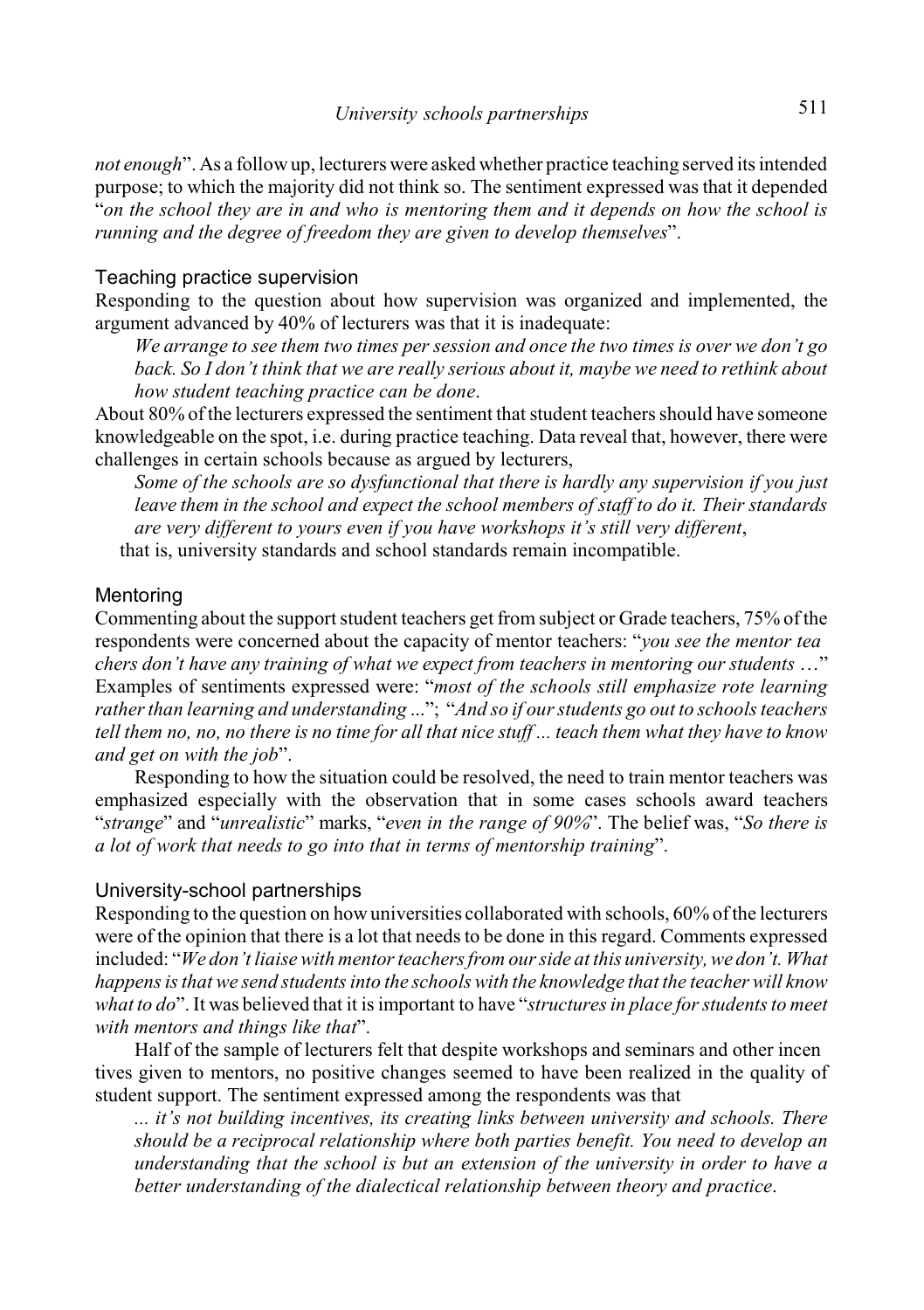Asked about how teacher educators linked with the mentor teachers, 65% acknowledged that they still had a lot to do within this area as the practice was simply to appoint students to good mentors: "*At some schools they have willing mentors. At other schools they have appointed mentors; this is at gun point because the principal says you have to have a mentor*." There was a general belief among respondents that students "*are sort of left to their own devices and lecturers just pop in for the evaluation and out they go. They don't even talk to teachers or something like that*".

## **Data from student teachers**

## Organization of teaching practice

While some of the student teachers were of the opinion that practice teaching was well orga nized, the majority believed that some improvements could be made. For instance a concern was expressed among the latter group that "*the previous year we went to a school again and they didn't know that we were coming. They* [lecturers] *make us feel bad. We had to apologize and it puts us in an awkward situation*". It was evident that in some instances student teachers were sent to schools without prior arrangements and confirmation from the schools. Students were generally dissatisfied with the administration of practice teaching

*administration should be done much more earlier than its done: I feel it should be done the previous year already so that the school that you are going to can be notified on time and that you can start preparing yourself for that school as well*.

An interesting observation was that the majority of respondents believed that time spent on practice teaching should be extended. The argument was, "*we should actually spend more time in schools to be able to see what goes on in there so that we have a realistic feel of what goes on in the classroom*". Almost all the respondents believed that practice teaching was a brilliant idea but the concern was in the

*way in which we are presented to the schools. Sometimes some schools don't want us in actual fact. They don't want us…when the social atmosphere is not conducive you don't learn. And I think it should be emphasized to the schools that if you do not want students don't take them. At the end even if the crit comes you are anxious, you are tight. It's not a learning environment anymore*.

Some students strongly believed that

*they* [lecturers] *need to evaluate the teachers that they are sending us to because some of the teachers we get sent to are horrible. Teachers like … we don't learn anything from them. So I think they need to evaluate the teachers that we get sent to so that we get to tutor teachers that are what we should be, what we are aiming to be*.

Respondents expressed concerns about their attachment to nonchalant mentor teachers *well another thing with practice teaching is that it is not organized in the sense that you are just being dropped in a school whether the teacher that you working with is helpful or not*.

## Practice teaching supervision

Pertaining to practice teaching assessment, the majority of the respondents believed that "*it would be a lot better to have tutor teachers correct us and not the lecturers*"; "*there are a lot of areas in which the institution will have to up on*," were some of the comments expressed. The general sentiment was,

*they should give us to the tutor teachers to evaluate us. But the schools must be more*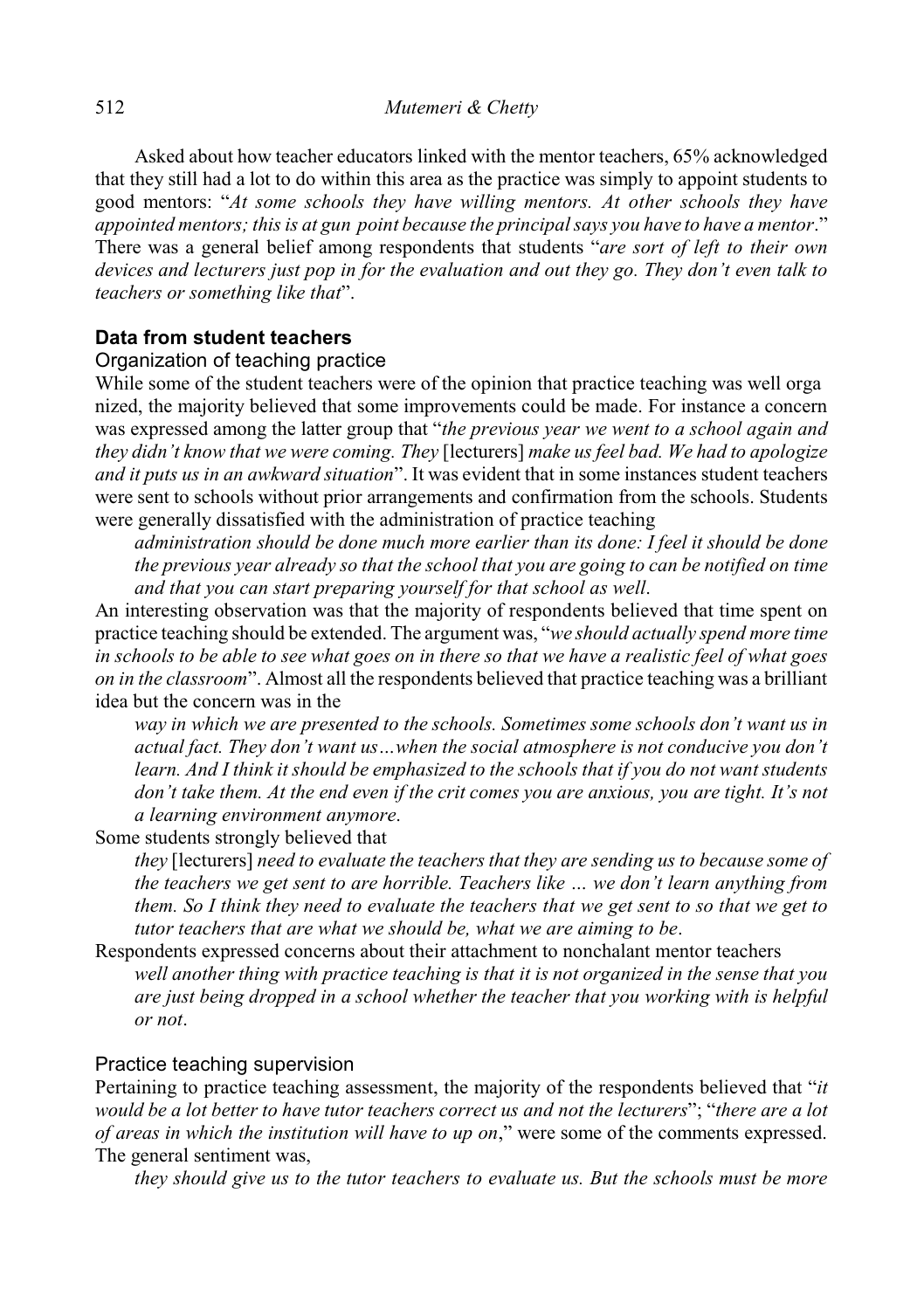*informed of what the university requires of us so that when they judge us, evaluate us, they know what to evaluate us on. It is not just a tutor teacher thing. There should be a clear structure that the school needs to know that this is what is required from the student teacher*.

In all the focus groups, the students indicated that most of their mentor teachers had a poor idea of the aims of practice teaching, that they viewed students as apprentices that needed space to practice, that they did not read the information provided by the university and that teachers complained that the documentation was so thick that they were "*put off*" reading it. Students commented that "*the handouts that were issued to mentor teachers were put in drawers be cause it's not applying to them. It's not telling them this is what we expect you to do*".

#### **Partnerships between teacher education and schools**

#### Relationships

Data suggested that there was an ineffective relationship between universities and schools. There was a general sentiment expressed by respondents that schools were not welcoming to them and in some schools they experienced very strained relationships during practice tea ching. This argument was countered by others in the focus group that defended the friendly and accommodating teachers that were willing to assist them in the schools. However, students indicated that there are teachers in almost every school who are unwilling to share their classrooms and time with the student teachers and it is these teachers who do not do valid assessments of their teaching practice.

## Skills development

The majority of the students expressed concern that the areas they were lacking in, like work plans and work schedules, are some of the items that school principals requested immediately when they started their practice teaching sessions. A large majority of students felt that they were not trained to have these documents in place "*what impression will we be giving if we sort of hand in this half piece together what we sort of think is we are going to look like idiots*". The general belief was that the aspects in which they had limited capacity, were considered to be among the most important in the schools "*so it is part of what's left off, and as students getting in their final year, we realize how important they are*".

## School teacher knowledge

A further concern expressed by student teachers was the area of assessment:

*another scary thing is that you go into the schools and teachers themselves are not sure about assessment, the differences between a learning programme and a learning area … we are also worried that if we go into a school with some idea of assessment and the school is doing it differently and they might prescribe to me how its done but when the department comes for assessment it will be all wrong. It puts like pressure on us because you kind of panic and think are we going to make it or what*?

In an effort to create a third space in teacher education, there was a faculty that had invited teachers from a local school to work in their programme. Teachers were included in the teaching of methodology courses. While there was a general appreciation of the whole idea, some students however, believed that the arrangement was not serving its intended purpose. The sentiment expressed was that, "*Yes it's cool for us to know what is happening within her class because it is reality, something that we can learn from her, but she does not bring it back*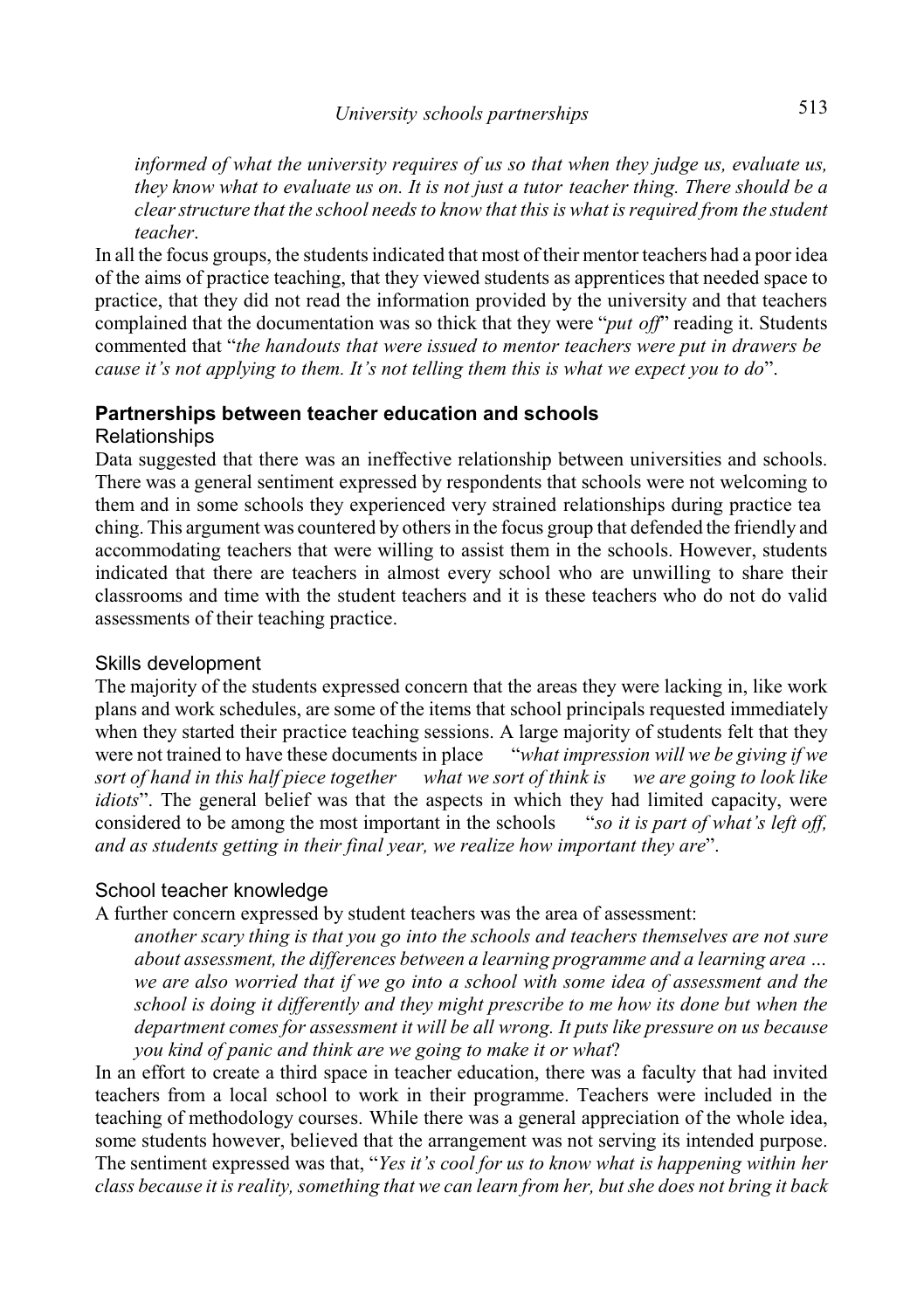*to theory*". Asked whether the visiting tutor teacher was attached to a member of staff, the reply was, "*no, no one even knows her name*". In other words the lecturer's expectation in terms of content coverage was not clarified and teacher educators did not build on the ex periences shared by visiting teachers.

# **Discussion**

## University-school partnership

While most universities acknowledge the integral role played by schools in teacher training, in practice the issue of partnership lags behind. The partnership scale ranges from weak to no partnership at all as evidenced by the lecturer who acknowledged that "*at this university we don't liaise with schools. We don't.*" Data suggest that the relationship that pertains between some TEIs and schools is one sided, the school is the passive recipient of trainee teachers and almost all the power lies with the TEI. Gorodetsky, Barak and Hadari (2007:27) reiterate that even in the current wave of school university partnerships in teacher education, universities continue to maintain hegemony over the construction and dissemination of knowledge and schools remain in the position of practice fields where students are to try out the practices provided by the university. Such an arrangement is however, fraught with weaknesses as Zeichner (2010:90) argues that it is very common for mentor teachers to know very little about the specifics of the methods and foundation courses that their student teachers have completed on campus, and teacher educators often know very little about the specific practices used in the classroom where their students are placed. There is much validity in this feeling of ignorance with regards to school practices as is evidenced in the implementation of Outcomes Based Education by teacher educators who never had experience with the approach, yet they trained students to use the approach in schools.

Reading through transcribed data, it is evident that communication between some TEIs and schools were not always optimal. Lecturer expectations and the role of the school during practice teaching were not clearly communicated to mentors. As a result more often than not, schools had negative perceptions of TEIs and vice versa. The European Commission (2007:1) policy stresses that the contribution that a TEI can make to a school's programme of contin uous professional development for its staff, the contribution that student teachers can make to school development, or the contributions that school staff can make to teacher education have not always been recognized, leading to wasted opportunities.

# The taken for granted assumptions about school roles in teacher education

Data suggest that 60% of teacher educators took for granted the role of the school in teacher education without making deliberate and clearly spelt out links with the schools with regards to teaching practice. According to Ross, Brownell, and Sindelar (1999) schools and universities must critically examine the core assumptions that guide how they do their work. Both schools and universities must be open to new ideas regarding their goals and operating structures, and they must be open to the possibility of redefining existing roles. Hence, Zeichner (2010:92) suggests the use of a third space as a lens to examine various kinds of boundary crossing be tween campus and schools that could be effectively enacted. Data suggest that 65% of teacher educators were of the belief that certain components of teacher education were supposed to be imparted by schools where students do their practice teaching. These included record keeping and classroom management.

However, leaving some skills to be learnt at school during practice teaching was one of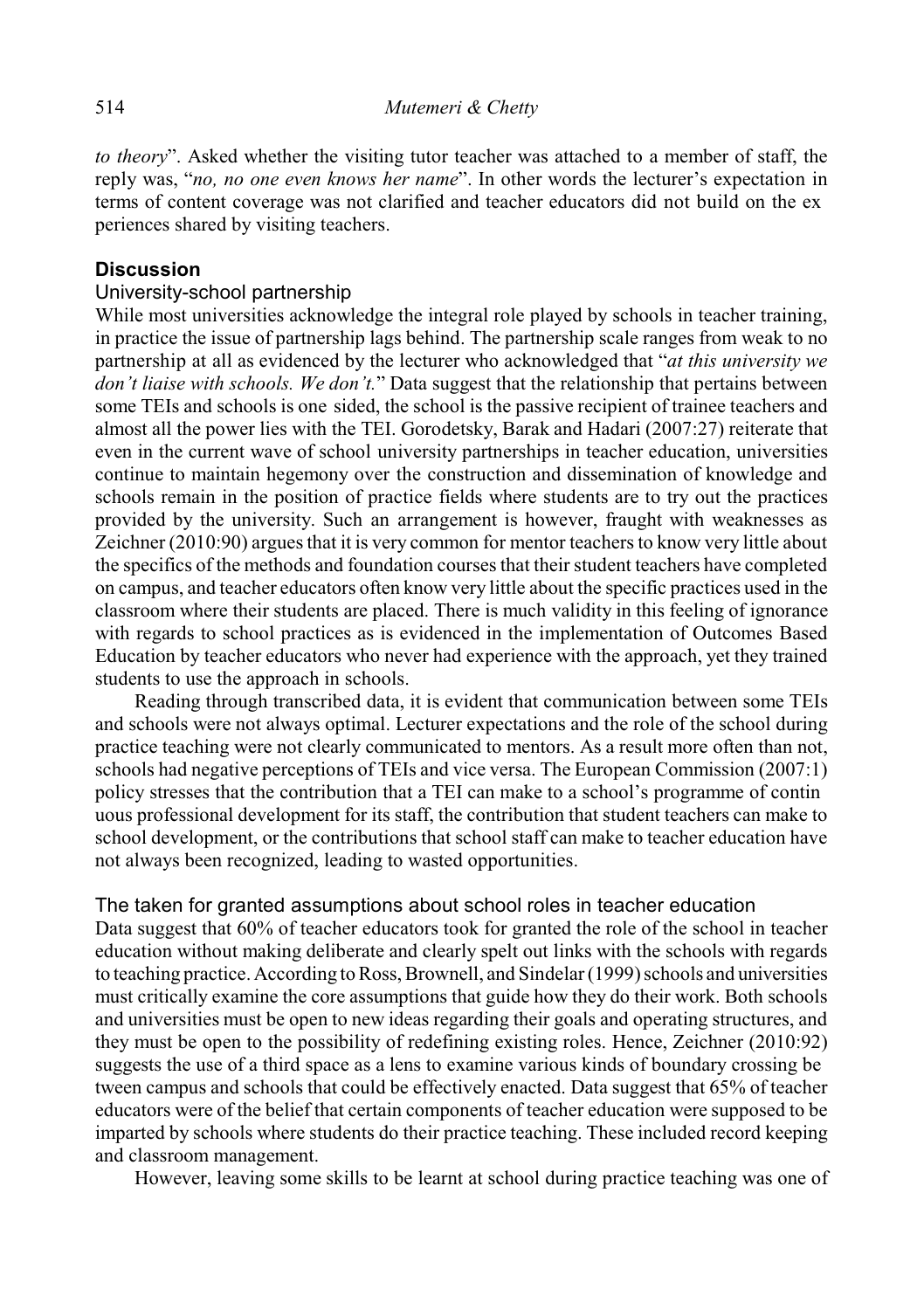the issues that teacher education students reacted to with strong emotions. Student teachers felt that it is these aspects that they are left to go and learn at school that make them very uncom fortable as they tend to lose confidence when they get to schools. Student teachers argued that

*if all we needed was learnt at school, then why should we waste huge sums of money for courses that would not benefit us; we would rather go straight into the schools and learn from there*.

Levine (2006:31) contends that "*one of the unfortunate consequences of teacher education's retreat from practice and practitioners is that graduates are not being adequately prepared for the classroom*". Although there is a growing consensus that much of what student teachers need to learn must be acquired in and from practice rather than in preparing for practice (Darling Hammond & Bransford, 2005), there is much disagreement about the conditions for teacher learning that must exist for this learning in and from practice to be educative and enduring (Zeichner, 2010:91).

It was evident that there was a clash of expectation between some teacher educators and schools as far as the level of skill development in teacher education students was concerned. For instance some schools expected to receive knowledgeable and skilled student teachers while some lecturers expected student teachers to go and acquire certain knowledge and skills from the schools. However, in reality, teachers feel that the teacher education departments must not abdicate their responsibilities in teacher preparation. This was confirmed by a few lecturers who believed that, "… *in most schools teachers do not trust them enough in their second year to say teach my class*". It was evident that with the clash of expectations the student teacher was caught in the middle and hence was a victim of circumstances beyond his/her control. It light of the foregoing it was concluded that the teacher educators have taken the school role in the teaching and learning of student teachers for granted without making a deliberate link and clarifying the role of the schools in the process.

## **Conclusion and recommendations**

Data reveal that there is poor collaboration between universities and schools. It is evident that university practice is still characterized by the traditional 'application of theory model' where prospective teachers are supposed to learn theories at the university and then go to practice or apply what they have learnt in schools; a practice that, instead of emphasizing on university school partnerships, widened the gap between theory and practice. Links between teacher educators and practising teachers need to be strengthened. Higher education institutions have an important role to play in developing effective partnerships with schools and other stake holders to ensure that their teacher education courses are relevant to the realities of the school context and that good classroom practice is the corner stone of the teacher education pro gramme. To this end teacher educators should possess practical experience of classroom teaching and should have attained a very high standard in the skills, attitudes and competencies demanded of teachers. There is evidence in the study that many teacher educators have spent minimal time in classrooms, while others have spent over two decades in the university without any opportunity to return to the classroom to inform their practice or appreciate the current realities that the student teachers and mentor teachers face in schools.

It is argued that the old paradigm of university based teacher education where academic knowledge is viewed as the authoritative source of knowledge about teaching needs to change to one where there is a non hierarchical interplay between academic and practitioner expertise. This new epistemology for teacher education may create expanded learning opportunities for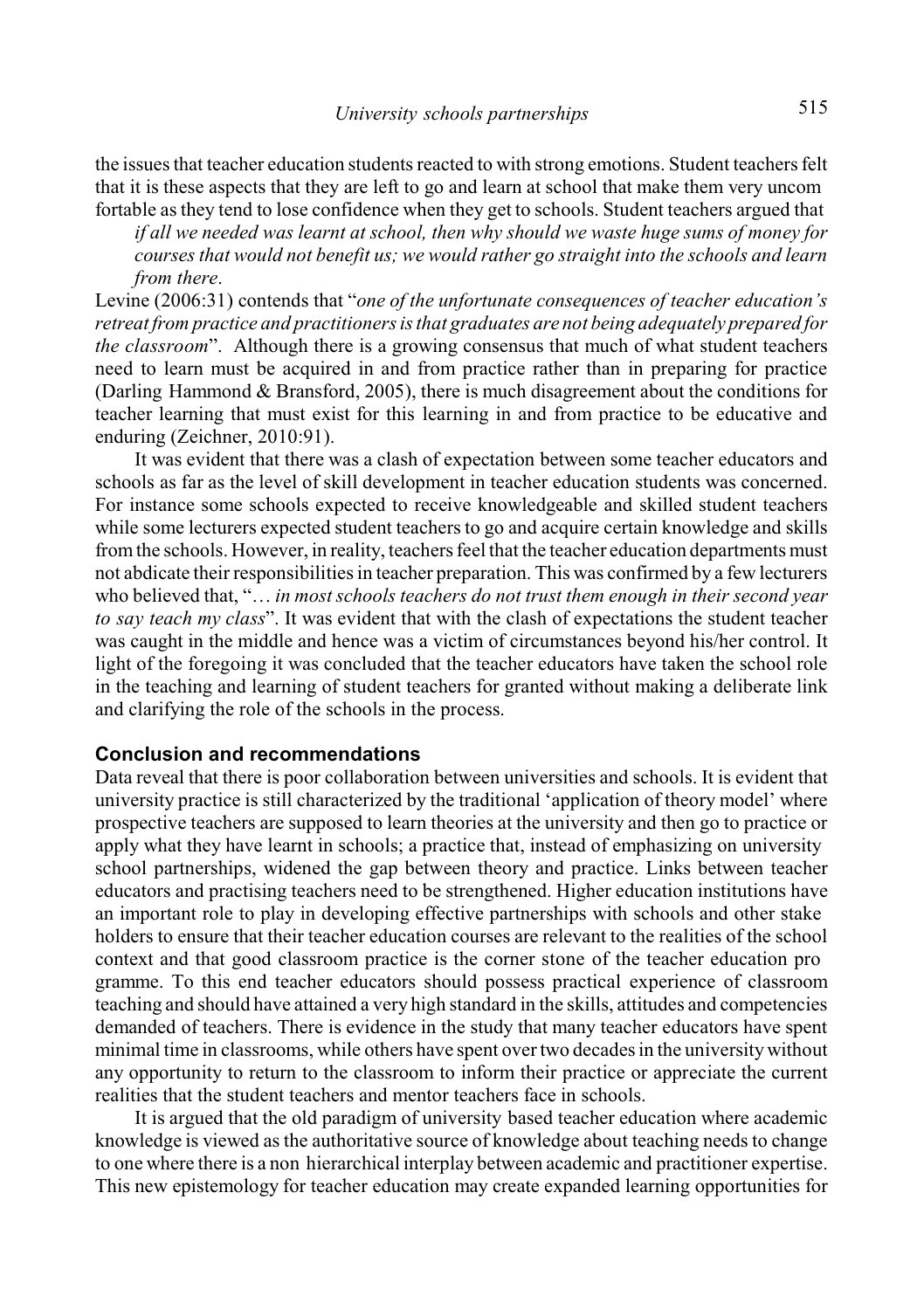prospective teachers that would better prepare them to be successful teachers and more importantly, ensure that the new teachers do not deepen the crisis in public schooling in South Africa.

#### **References**

All About Philosophy Series 2009. *What does postmodernism mean?*

http://www.allaboutphilosophy.org/postmodernism.htm.

Brace I 2004. *Questionnaire design*. London: Kogan Page.

- Coble RC & Williams T 1998. The partnership concept: A framework for building and sustaining university-school partnerships. Unpublished paper presented to the forum for Preparing for 21st Century Schools, University of North Carolina.
- Cortada JW 1995. Do you take this partner? *The total quality review*.
- Charmaz K 2006. *Constructing grounded theory: A practical guide through qualitative analysis*. London: Sage Publications.

Cohen L, Manion L & Morrison K 2008. *Research methods in education*. 6th edn. London: Routledge.

Commission of the European Communities 2007. *Improving the quality of teacher education*. http://ec.europa.eu/education/com392\_en.pdf.

Darling-Hammond L & Bransford J (eds) 2005. *Preparing teachers for a changing world*. San Francisco: Jossey Bass.

Goodlad JI 1991. Why we need a complete redesign of teacher education. Education leadership, 49:27-39.

Gorodetsky M & Barak J 2008. The educational cultural edge: A participative learning environment for co-emergence of personal and institutional growth. *Teaching and teacher education*, 24:7-18.

Gorodetsky M, Barak J & Hadari H 2007. A cultural-ecological edge: A model for a collaborative community of practice. In: Zellermayer M & Munthe E (eds). *Teachers learning in communities: International perspectives*. Rotterdam: Sense Publishers.

Henderson JC 1990. Plugging into strategic partnerships: The critical IS connection. *Sloan management review*, 31:5-19.

Henning E 2004. *Finding your way in qualitative research*. Pretoria: Van Schaik.

Hofstee E 2007. *Constructing a good dissertation*. Johannesburg: EPE.

Holliday A 2007. *Doing and writing qualitative research,* 2nd edn. London: SAGE Publications.

Levine A 2006. *Educating school teachers. The education schools project*.

http://www.edschools.org/pdf.

Maxwell JA 2005. *Qualitative research design: An interpretative approach*. London: Sage.

Maxwell J 2002. Understanding and validity in qualitative research. In: Huberman AM & Miles MB (eds). *The qualitative reader's companion*. London: Sage.

Nieuwenhuis J 2007. Introducing qualitative research. In: Kobus M (ed.). *First steps in research*. Pretoria: Van Schaik.

Ross DD, Brownell MT & Sindelar PT 1999. Research from professional development: Can we live up to the potential? *Peabody Journal of Education*, 74:209-223.

Stoddard T 1993. The professional development school: Building bridges between cultures. *Education policy*, 7:5-23.

Teitel L 2003. *The professional development schools handbook. Starting, sustaining and assessing partnerships that improve student learning*. London: Corwin Press.

Zeichner K 2010. Rethinking the connections between campus courses and field experiences in college and university-based teacher education. *Journal of teacher education*, http://jte.sagepub.com/cgi/content/abstract/61/1-2/89.

Zientek LR 2007. Preparing high-quality teachers: views from the classroom. *The American Educational research*, 44:959-1001.